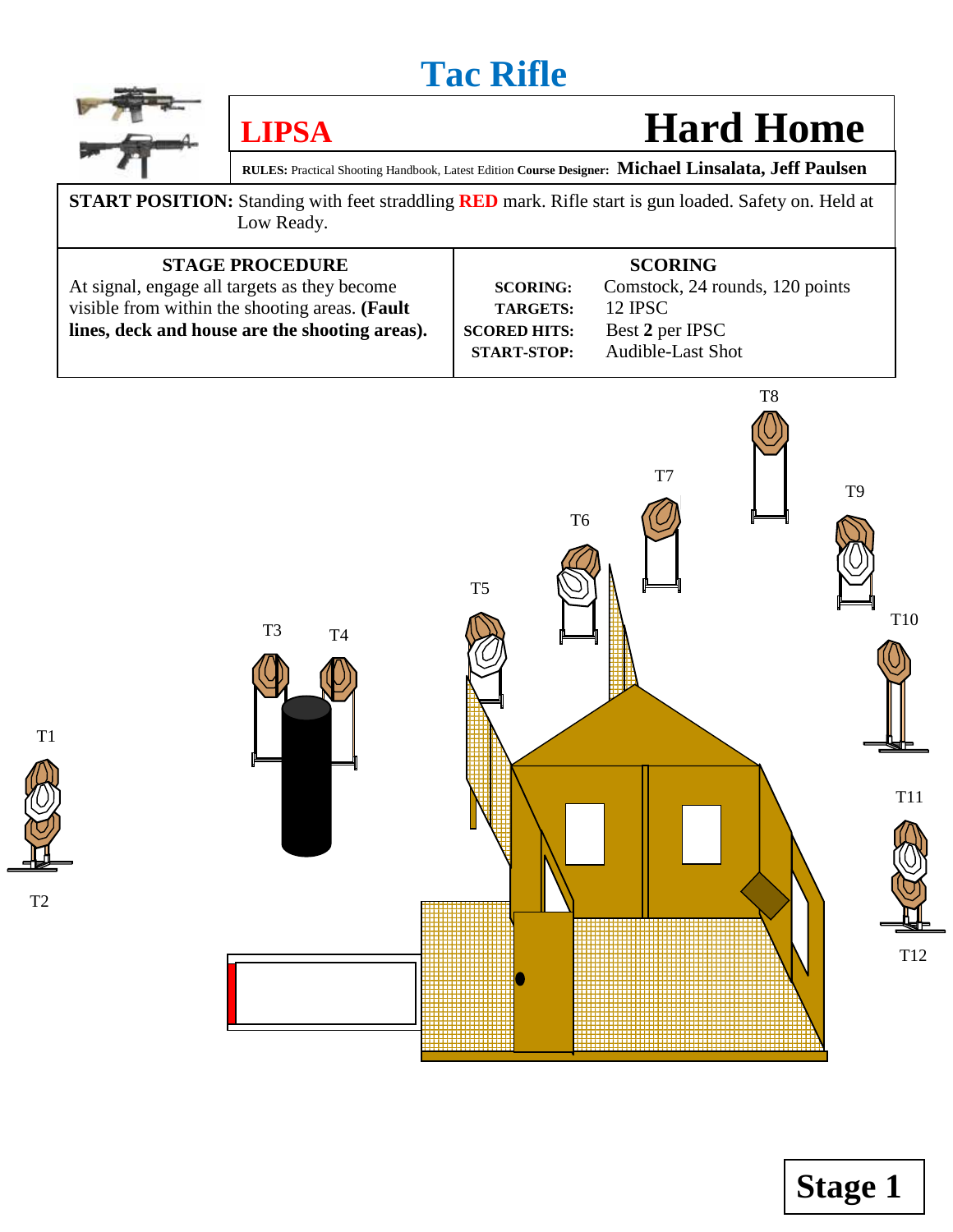

# **LIPSA No Swinging, Just Rain**

**RULES:** Practical Shooting Handbook, Latest Edition **Course Designer: Michael Linsalata, Jeff Paulsen**

#### **START POSITION:** Standing with feet straddling **RED** fault line. Rifle is loaded. Safety on. Muzzle touching mark on barrel.

| <b>STAGE PROCEDURE</b>                       |                     | <b>SCORING</b>                  |
|----------------------------------------------|---------------------|---------------------------------|
| At signal, engage all targets as they become | <b>SCORING:</b>     | Comstock, 22 rounds, 110 points |
| visible from within the fault lines.         | <b>TARGETS:</b>     | 11 USPSA                        |
|                                              | <b>SCORED HITS:</b> | Best 2 per USPSA                |
|                                              | <b>START-STOP:</b>  | <b>Audible-Last Shot</b>        |
|                                              |                     |                                 |



**Stage 2**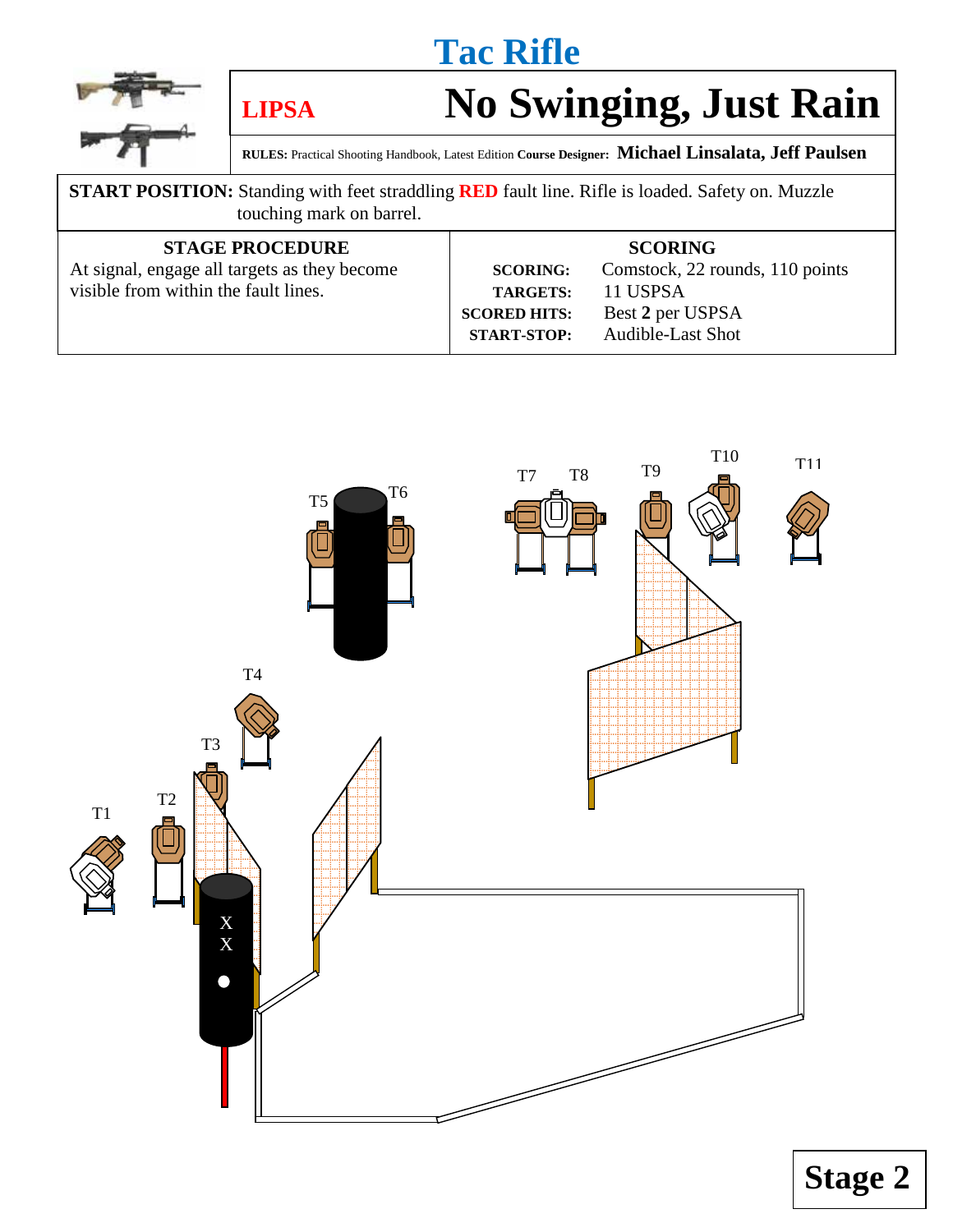

# **LIPSA Lite It Up**

**RULES:** Practical Shooting Handbook, Latest Edition **Course Designer: Michael Linsalata, Jeff Paulsen**

**START POSITION:** Standing anywhere in shooting area. Rifle loaded. Safety on. Held at Low Ready

| <b>STAGE PROCEDURE</b>                       |                     | <b>SCORING</b>                  |
|----------------------------------------------|---------------------|---------------------------------|
| At signal, engage all targets as they become | <b>SCORING:</b>     | Comstock, 26 rounds, 130 points |
| visible from within the fault lines.         | <b>TARGETS:</b>     | 13 USPSA                        |
|                                              | <b>SCORED HITS:</b> | Best 2 per USPSA                |
|                                              | <b>START-STOP:</b>  | <b>Audible-Last Shot</b>        |

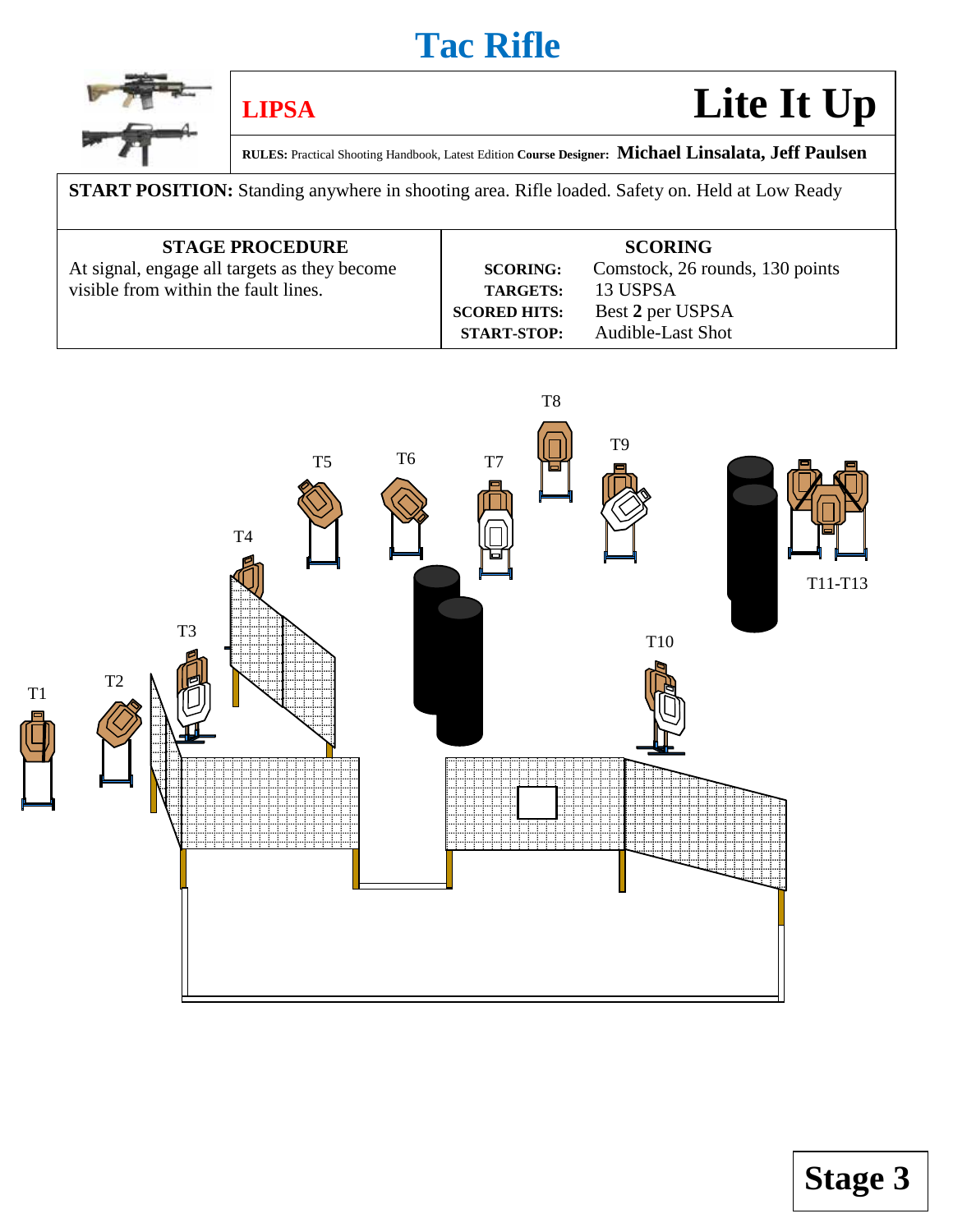

# **LIPSA Corner Pockets**

**RULES:** Practical Shooting Handbook, Latest Edition **Course Designer: Michael Linsalata, Jeff Paulsen**

**START POSITION:** Standing anywhere in shooting area. Rifle start is gun loaded. Safety on. Held at Low Ready.

#### **STAGE PROCEDURE**

At signal, engage all targets as they become visible from within the shooting area.

#### **SCORING**

**SCORING:** Comstock, 24 rounds, 120 points  **TARGETS:** 12 USPSA **SCORED HITS:** Best **2** per USPSA  **START-STOP:** Audible-Last Shot



T1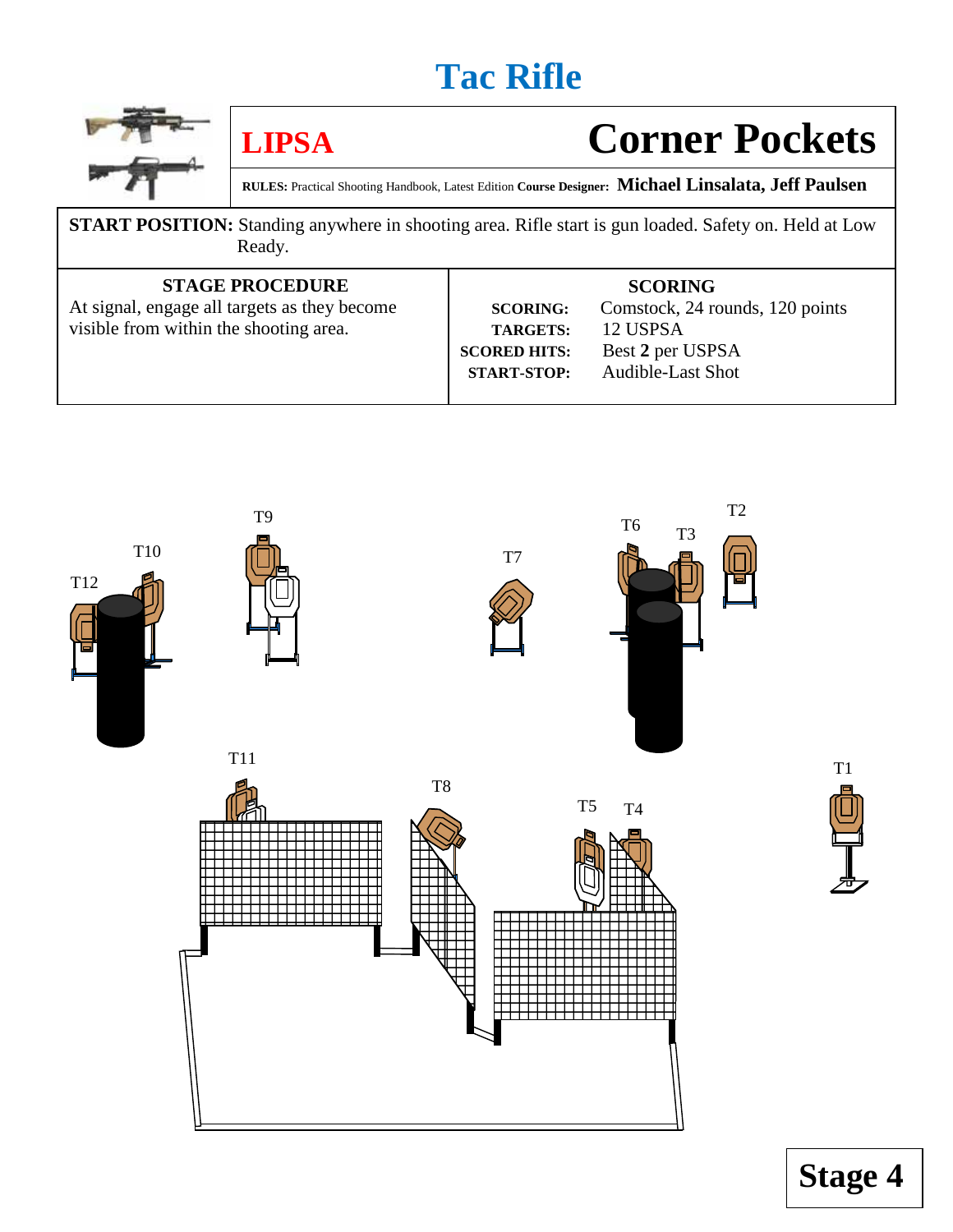



## **LIPSA Bullets & Barrels**

**RULES:** Practical Shooting Handbook, Latest Edition **Course Designer: Michael Linsalata, Jeff Paulsen**

**START POSITION:** Standing with heels touching **RED** mark. Rifle start is gun loaded. Safety on. Held at Low Ready.

| <b>STAGE PROCEDURE</b>                       |                     | <b>SCORING</b>                  |
|----------------------------------------------|---------------------|---------------------------------|
| At signal, engage all targets as they become | <b>SCORING:</b>     | Comstock, 24 rounds, 120 points |
| visible from within the fault lines.         | <b>TARGETS:</b>     | 12 <b>IPSC</b>                  |
|                                              | <b>SCORED HITS:</b> | Best 2 per IPSC                 |
|                                              | <b>START-STOP:</b>  | <b>Audible-Last Shot</b>        |